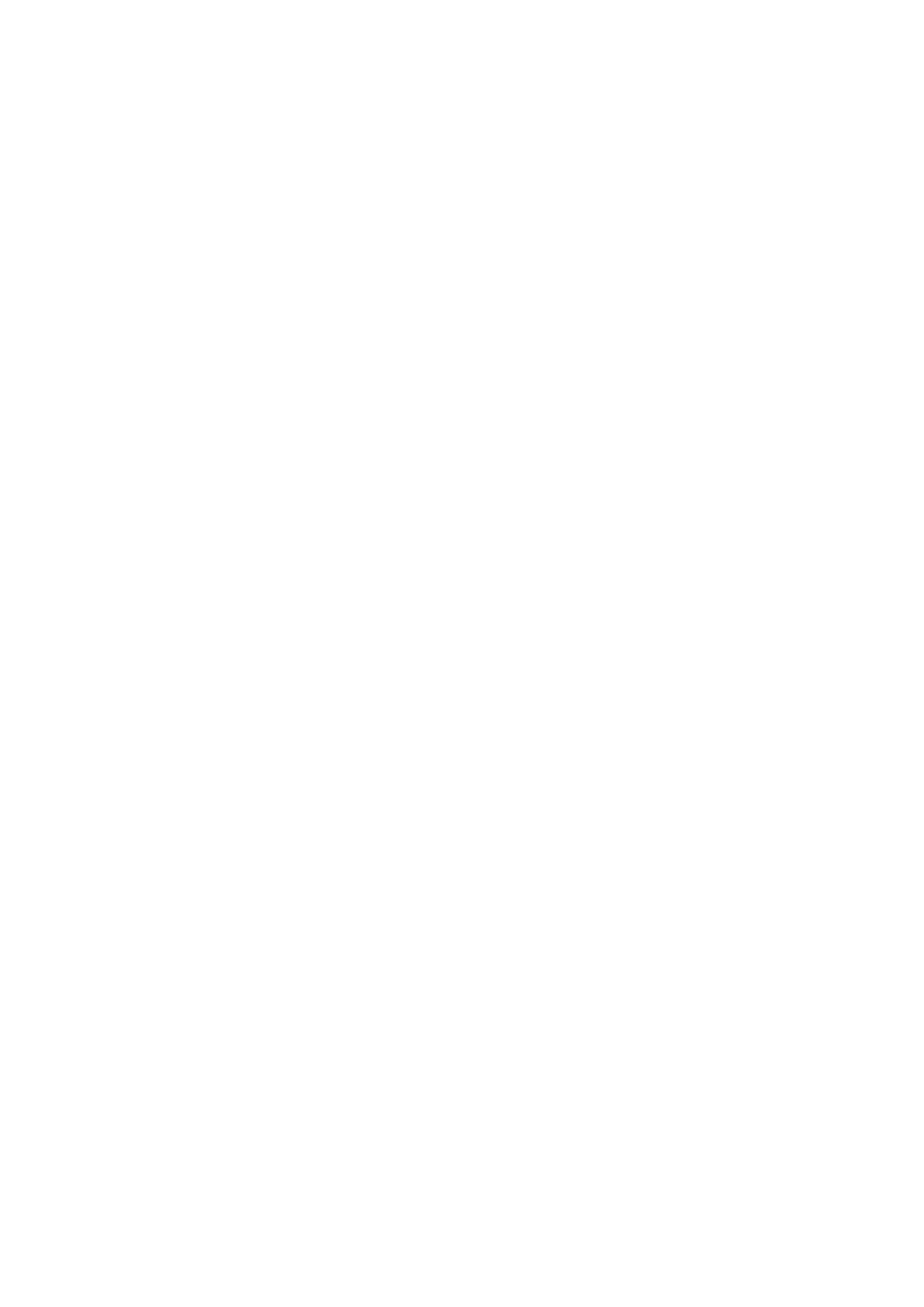<span id="page-2-0"></span>

# **Planning and Development Amendment Regulation 2008 (No 5)**

**Subordinate Law SL2008-52** 

made under the

**Planning and Development Act 2007** 

|   | <b>Name of regulation</b>                                                                                                                  |
|---|--------------------------------------------------------------------------------------------------------------------------------------------|
|   | This regulation is the Planning and Development Amendment<br>Regulation $2008$ (No 5).                                                     |
|   | <b>Commencement</b>                                                                                                                        |
|   | This regulation commences on the day after its notification day.                                                                           |
|   | The naming and commencement provisions automatically commence on<br><b>Note</b><br>the notification day (see Legislation Act, $s$ 75 (1)). |
| 3 | <b>Legislation amended</b>                                                                                                                 |
|   | regulation amends the <i>Planning and Development</i><br>This<br>Regulation 2008.                                                          |
|   |                                                                                                                                            |

J2008-863

Authorised by the ACT Parliamentary Counsel—also accessible at www.legislation.act.gov.au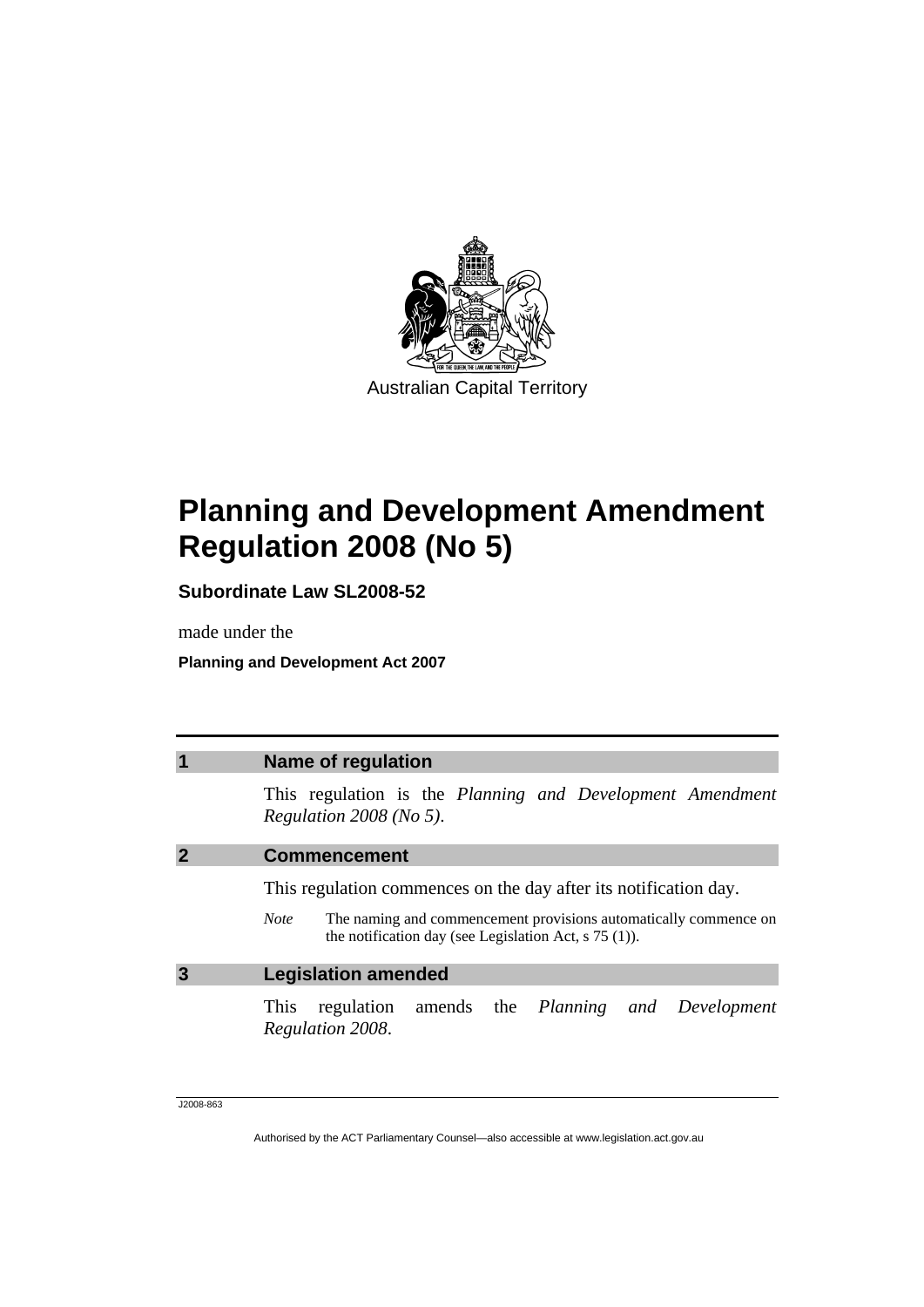## **4 Schedule 1, new section 1.100 (1) (aa)**

*insert* 

 (aa) if the block is a preliminary block—the dwelling is built by the lessee of the holding lease; and

## **5 Schedule 1, new section 1.100 (1A)**

*after the notes, insert* 

 (1A) For subsection (1) (aa), a dwelling is taken to be *built* by the lessee even if some or all of the building work is done by an employee or contractor of the lessee.

### **6 Schedule 1, new section 1.100 (3)**

*insert* 

(3) In this section:

*block* includes a preliminary block.

*preliminary block*—land is taken to be a preliminary block if—

- (a) the land is part of a holding lease; and
- (b) an estate development plan (an *EDP*) has been approved under the Act, section 162 (Deciding development applications) in relation to the lease; and
- (c) the EDP identifies the land as a block; and
- (d) information about the boundaries of, and the distinguishing name or number for the land is recorded in the database maintained by the planning and land authority under the *Districts Act 2002*, section 17 (Digital cadastral database); and
- (e) the land is not otherwise a block under the *Districts Act 2002*.

*Note Estate development plan*—see the Act, s 94.

page 2 Planning and Development Amendment Regulation 2008 (No 5)

SL2008-52